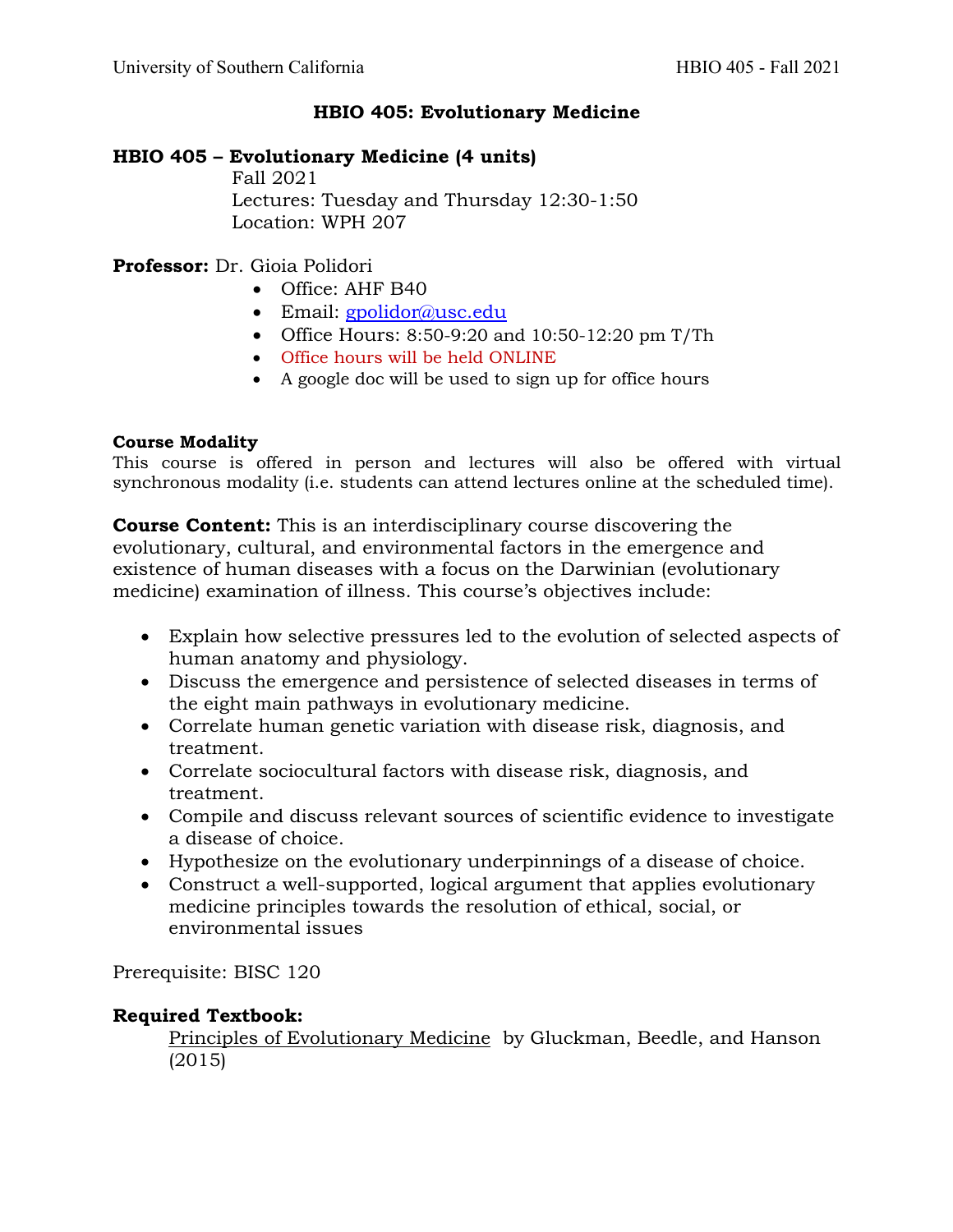# **I. Grading Breakdown**

| Midterm 1 (Week 5)       | 25%               |
|--------------------------|-------------------|
| Midterm 2 (Week 9)       | 25%               |
| Midterm 3 (Finals week). | 25%               |
| Project                  | 20%               |
| Quizzes                  | 5%                |
| <b>JEP</b>               | 2.5% Extra Credit |

# **II. Grading scale**

**•**The grading scale is based on the traditional scale as follows:

|              | A $(293%)$             | $A - (290\%)$ |
|--------------|------------------------|---------------|
| B+ (≥87%)    | <b>B</b> ( $\geq$ 83%) | $B - (280\%)$ |
| $C+$ (277%)  | $C \; (273%)$          | $C - (270%)$  |
| D+ (≥67%)    | D ( $\geq 63\%$ )      | $D - (260\%)$ |
| $F$ (≤59.9%) |                        |               |

# **III. Description and Assessment of Assignments/Exams**

- **•** This course is offered with a partial flipped modality so that class time is dedicated to student-centered activities as well traditional lectures.
- Class material will be evaluated via quizzes and exams.
- Exams will not be given a letter grade. Only the final grade will be given a letter grade.
- A request to take a make-up midterm exam must be accompanied by evidence of necessity (ie: letter from a doctor) and must be made before the date of the scheduled exam.
- **Project:** You will choose a disease to thoroughly investigate in terms of evolution, previous and current treatments, genetic impacts/coevolution, and possible future implications. A handout with further instruction will be presented in class. This project includes a mandatory approval for your topic at Week 6 and a check-in with the professor on Nov  $21^{st}$ .

# **IV. Blackboard**

- Blackboard will be used to post announcements, handouts, articles, rubrics, deadlines, feedback to quizzes and midterm exams so check this site periodically.
- Lecture slides will be posted on blackboard, however, please do not rely entirely on slides, these are meant as a starting point for note-taking. Class notes and textbook information will form the basis of the material that will be on the exams.

# **V. JEP**

JEP is the oldest and largest university service-learning program in the country. It offers students the unique opportunity to combine academic coursework with experiences in the community surrounding the campus. At the beginning of the semester, a JEP representative will visit our class and tell you more about the opportunities available that semester. To register for JEP, visit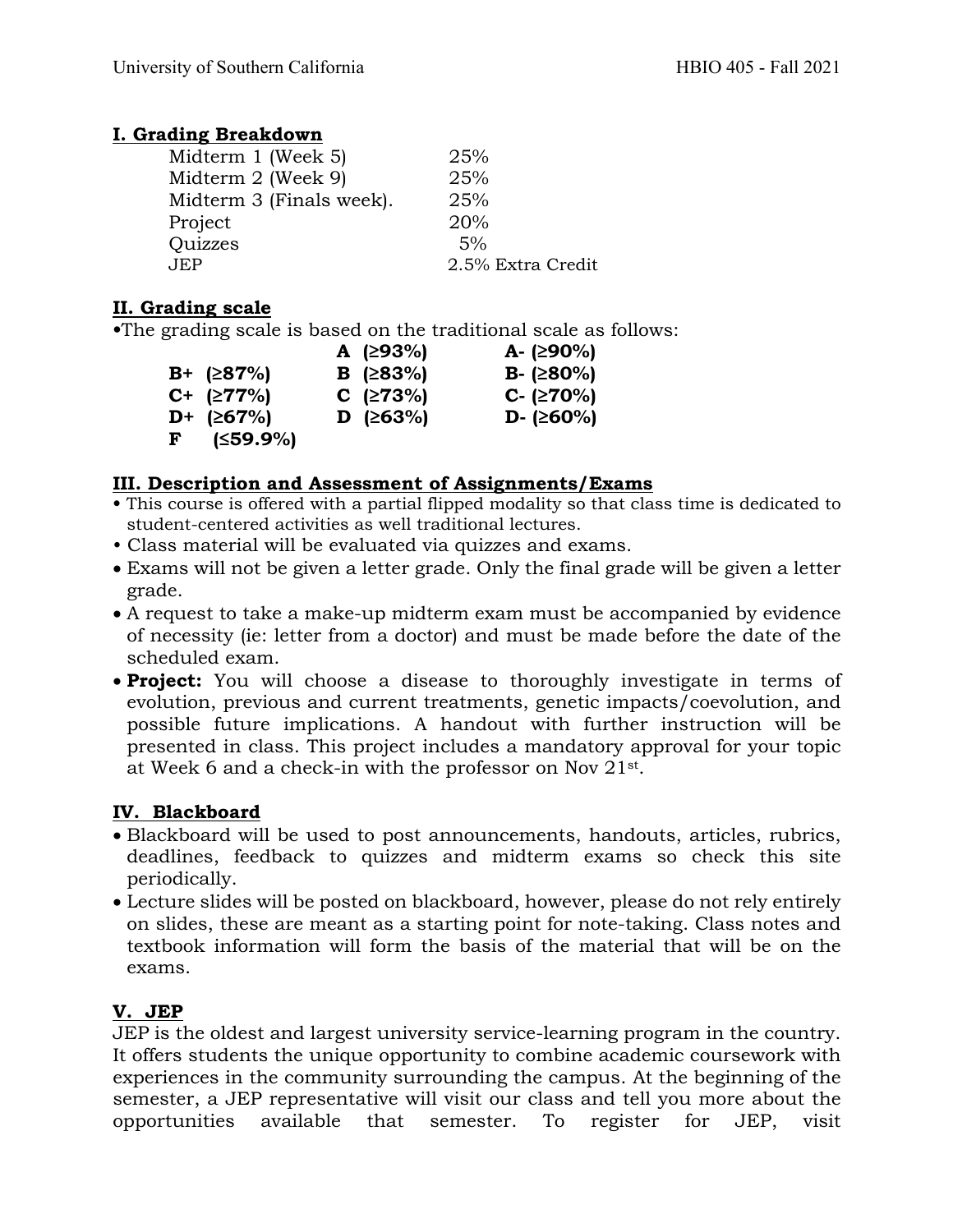http://dornsife.usc.edu/joint-educational-project/. JEP is the ONLY extra credit offered for this course.

## **VI. Tentative Schedule**

| Date          | Lecture Topics                             |                |
|---------------|--------------------------------------------|----------------|
| Aug 24        | Intro & Evolution Basics                   | 1              |
| Aug 26        | Evolution Basics and Evolutionary Medicine | 2 & 7          |
| Aug 31        | Genetics I                                 | 3              |
| Sept 2        | Genetics II                                | $\overline{3}$ |
| Sept 7        | Development I                              | $\overline{4}$ |
| Sept 9        | Development II                             | $\overline{4}$ |
| Sept 14       | Development III                            | $\overline{4}$ |
| Sept 16       | Life Histories                             | 5              |
| Sept 21       | Exam I                                     |                |
| Sept 23       | Human Diversity                            | 6              |
| Sept 28       | Disease - Reproduction I                   | 8              |
| Sept 30       | Disease - Reproduction II                  | 8              |
| Oct 5         | Disease - Reproduction III/Nutrition I     | 8/9            |
| Oct 7         | Disease - Nutrition $\overline{II}$        | 9              |
| Oct 12        | Disease - Nutrition III                    | 9              |
| Oct 19        | Disease - Cancer I                         | 12             |
| Oct 21        | Disease - Cancer II                        | 12             |
| Oct 26        | Project Check-in                           |                |
| <b>Oct 28</b> | Exam II                                    |                |
| Nov 2         | Disease - Mental Health I                  | 11             |
| Nov 4         | Disease - Mental Health II                 | 11             |
| Nov 9         | Disease - Defense I                        | 10             |
| Nov 11        | Disease - Defense II                       | 10             |
| Nov 16        | Disease - Defense III                      | 10             |
| Nov 18        | Medical Practice and Future I              | 13             |
| <b>Nov 23</b> | <b>Project Presentations</b>               |                |
| Nov $30\,$    | <b>Project Presentations</b>               |                |
| Dec 2         | <b>Project Presentations</b>               |                |
|               | Final Exam: See schedule of classes        |                |

## **VI Additional Policies**

- A midterm exam can be taken after the specified date ONLY if the student has a documented medical excuse.
- A request to take a make-up exam must be accompanied by evidence of necessity (ie: letter from a doctor, interview email… ) and must be made 2 weeks prior to the date of the scheduled exam.
- Behavior that prevents the professor from conducting the class, or other students from learning, is disruptive. Examples include unauthorized cell phone use, persistent speaking without being recognized by the professor, offensive behavior, will be addressed immediately.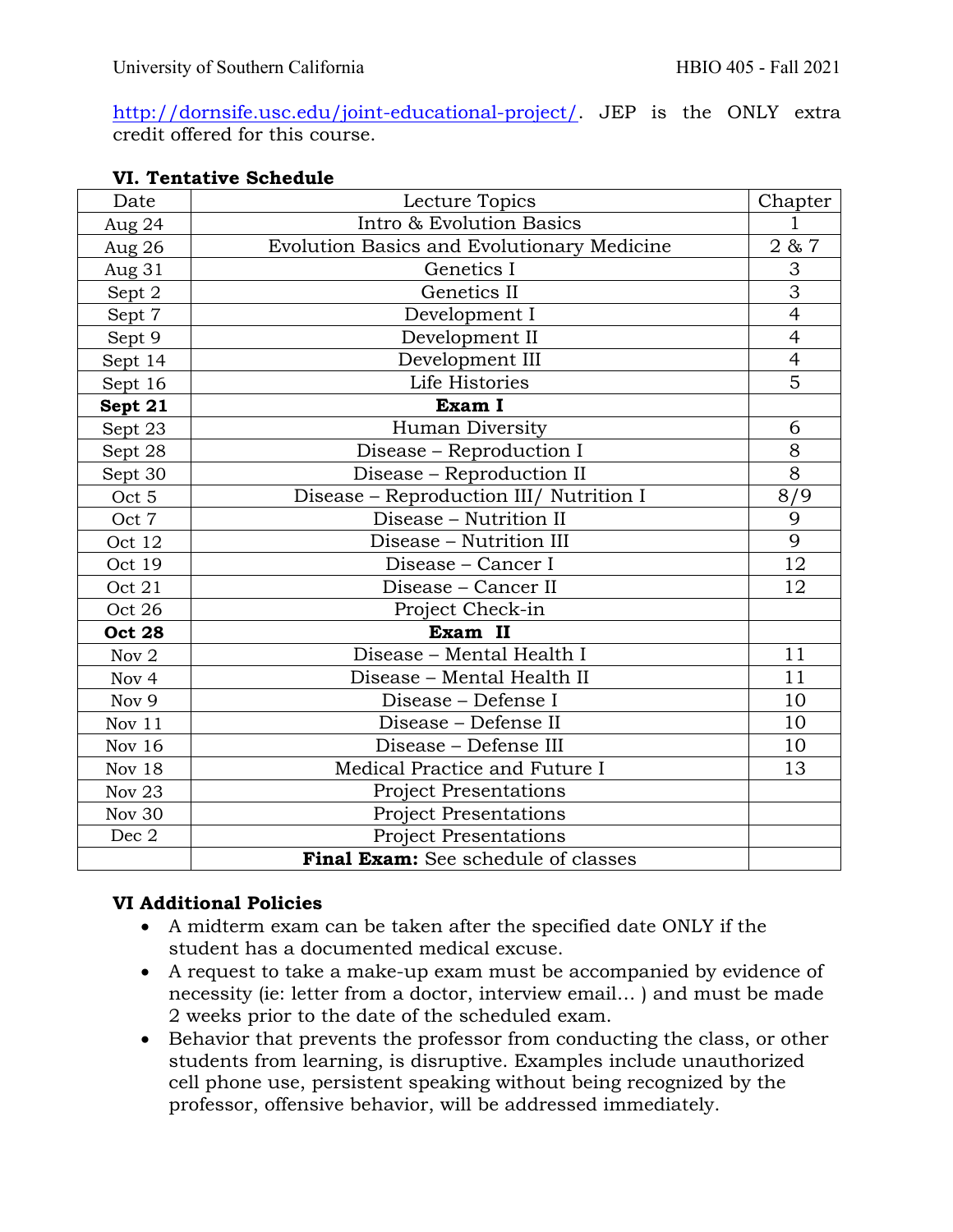• Lecture slides will be posted on blackboard. Class notes and textbook information will form the basis of the material that will be on the exams. If you attend class regularly, you will be updated on the status of lecture notes and course material/announcements.

## **USC's Statements on Academic Conduct and Support Systems Academic Conduct**

Plagiarism – presenting someone else's ideas as your own, either verbatim or recast in your own words – is a serious academic offense with serious consequences. Please familiarize yourself with the discussion of plagiarism in SCampus in Part B, Section 11, "Behavior Violating University Standards" policy.usc.edu/scampus-part-b. Other forms of academic dishonesty are equally unacceptable. See additional information in SCampus and university policies on scientific misconduct, policy.usc.edu/scientific-misconduct.

### **Support Systems:**

*Counseling and Mental Health - (213) 740-9355 – 24/7 on call* studenthealth.usc.edu/counseling

Free and confidential mental health treatment for students, including short-term psychotherapy, group counseling, stress fitness workshops, and crisis intervention.

*National Suicide Prevention Lifeline - 1 (800) 273-8255 – 24/7 on call* suicidepreventionlifeline.org

Free and confidential emotional support to people in suicidal crisis or emotional distress 24 hours a day, 7 days a week.

*Relationship and Sexual Violence Prevention and Services (RSVP) - (213) 740-9355(WELL), press "0" after hours – 24/7 on call*

studenthealth.usc.edu/sexual-assault

Free and confidential therapy services, workshops, and training for situations related to gender-based harm.

#### *Office of Equity and Diversity (OED)- (213) 740-5086 | Title IX – (213) 821-8298* equity.usc.edu, titleix.usc.edu

Information about how to get help or help someone affected by harassment or discrimination, rights of protected classes, reporting options, and additional resources for students, faculty, staff, visitors, and applicants. The university prohibits discrimination or harassment based on the following *protected characteristics*: race, color, national origin, ancestry, religion, sex, gender, gender identity, gender expression, sexual orientation, age, physical disability, medical condition, mental disability, marital status, pregnancy, veteran status, genetic information, and any other characteristic which may be specified in applicable laws and governmental regulations. The university also prohibits sexual assault, non-consensual sexual contact, sexual misconduct, intimate partner violence, stalking, malicious dissuasion, retaliation, and violation of interim measures.

#### *Reporting Incidents of Bias or Harassment - (213) 740-5086 or (213) 821-8298* usc-advocate.symplicity.com/care\_report

Avenue to report incidents of bias, hate crimes, and microaggressions to the Office of Equity and Diversity |Title IX for appropriate investigation, supportive measures, and response.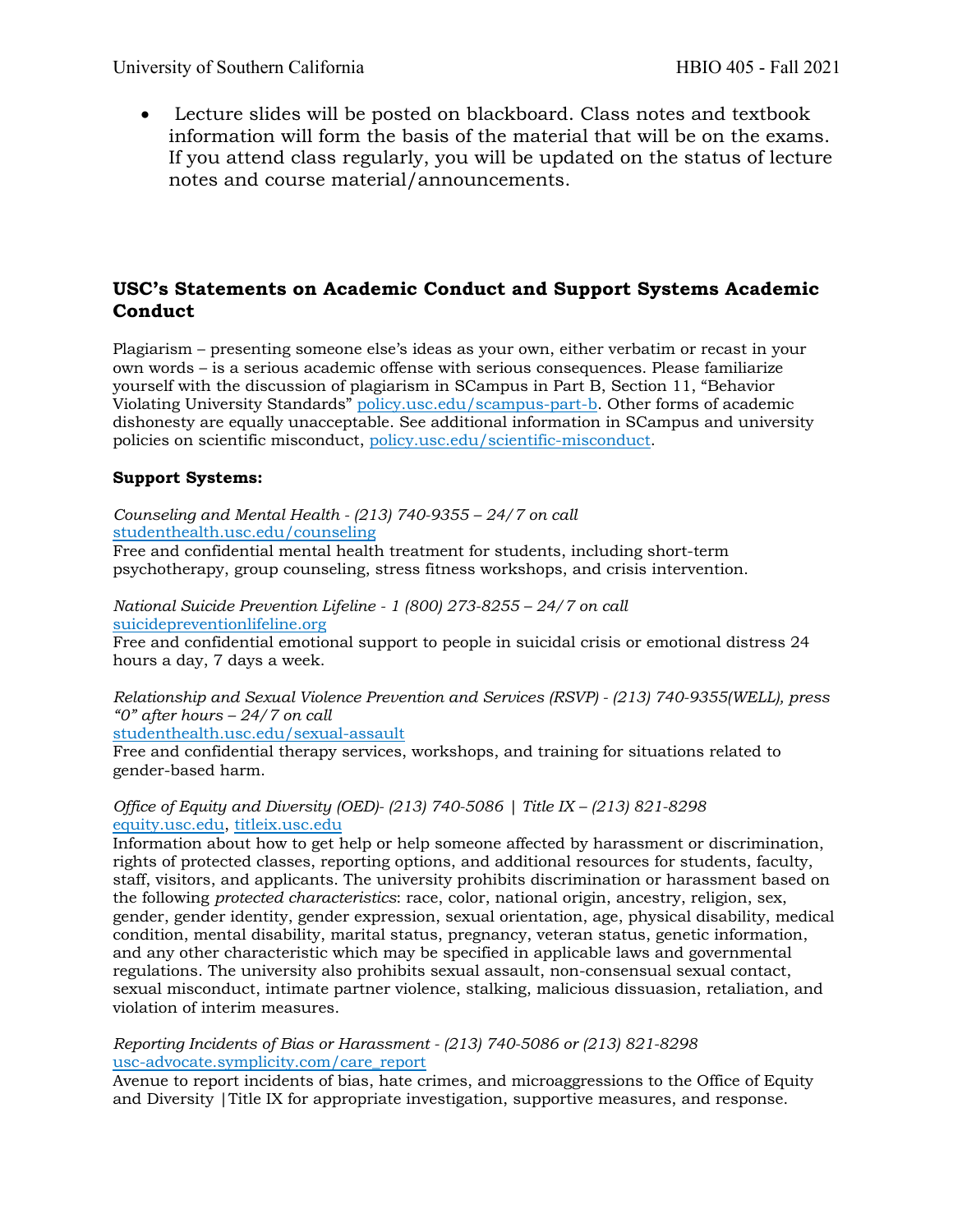*The Office of Disability Services and Programs - (213) 740-0776* dsp.usc.edu

Support and accommodations for students with disabilities. Services include assistance in providing readers/notetakers/interpreters, special accommodations for test taking needs, assistance with architectural barriers, assistive technology, and support for individual needs.